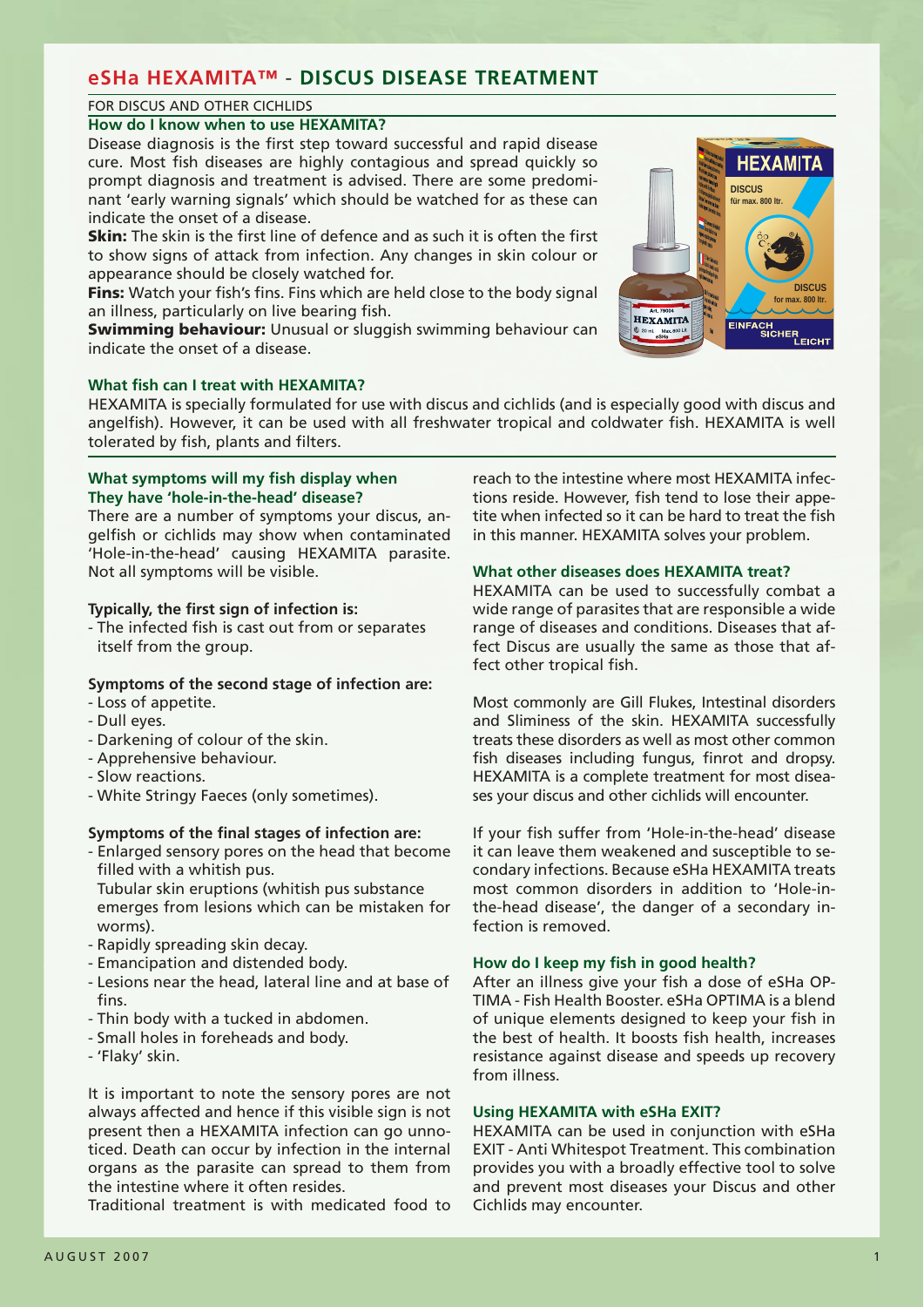# **eSHa HEXAMITA™** - **DISCUS DISEASE TREATMENT**

#### **How does 'hole-in-the-head-disease' occur?**

The diseases occurs mainly in discus and cichlid species but it can affect other species such as gouramis. The disease is caused by a microscopic parasite called HEXAMITA (often referred to as Octomitus and Spironucleus). The disease is contagious and infectious. Many claim that the disease is incurable.

Most discus and cichlids carry the HEXAMITA causing parasite but usually, under normal conditions, it will not develop into a harmful infection. However, if the immune system of the fish is weakened (due to bad water quality, bad nutrition, stress causing occurrences such as transportation etc) then problems can develop.

The introduction of new fish into the aquarium can also cause problems as different parasites to which the existing fish have no resistance are brought into the same environment.

It is advised not to wait until your fish show symptoms of infection (such as refusing food) so keep a constant eye on your fish.

#### **Dosage**

To treat the disease symptoms outlined overleaf, use a standard 3 day dose of Hexamita. Multiday dosage achieves exceptional results whilst causing minimal distress to your fish.

**1** Calculate the volume of your aquarium. Calculate only the area occupied by water.

| Litres  | Length x Width x Depth in cm | : 1000                           |      |  |  |  |  |  |  |
|---------|------------------------------|----------------------------------|------|--|--|--|--|--|--|
| Gallons |                              | Length x Width x Depth in inches | -276 |  |  |  |  |  |  |
|         | 1 Litre = $0.22$ Gallons     | 1 Gallon = $4.54$ Litres         |      |  |  |  |  |  |  |

**2** Locate your aquarium volume on the dosage scale (metric or imperial). Read down to find the corresponding number of drops required for days one, two and three. Note: dosage on days two and three is identical.

**Example:** a 100 litre (22 gallon) aquarium needs 25 drops on day one, 12 drops on day two, 12 drops on day three.

**3** Add drops of HEXAMITA to your aquarium by holding the bottle upside down and squeezing the pipette  $(20$  drops = 1ml).  $\Theta$ 

#### **Standard dosage**

(for 100 litres / 22 gallons) Day 1: 25 drops Day 2: 12 drops Day 3: 12 drops

One 20ml bottle of HEXAMITA is enough to complete a three day dosage for an 800 litre (175 Gallon) aquarium.

Note: In serious cases (where fish are showing the final symptoms of infection), it is possible to double or even triple the standard dosage. This will give fast initial results but should only be done if the infection is very serious.

| <b>GALLONS</b>      |    |    |   | q  | 10 | 13 | 14 | 15<br>16        |                 | 18                    | 19<br>20 | 21 | 22.<br>-23 | -25.<br>- 24                          | 26              | -27<br>28 | -29. | -30 |
|---------------------|----|----|---|----|----|----|----|-----------------|-----------------|-----------------------|----------|----|------------|---------------------------------------|-----------------|-----------|------|-----|
| ♦ DAY               |    |    | 9 |    |    | 15 | 16 | 18              | 19 20           | 21                    | つつ       |    |            | ! 23 24 25 26 27 28 29 30 31 32 33 34 |                 |           |      |     |
| $\triangle$ DAY 2/3 |    |    |   |    | h  |    | 8  | 9               |                 | 10                    |          |    | 13         | 14                                    | 15.             | 16        |      | 17  |
| <b>LITRES</b>       | 20 | 30 |   | 40 | 50 | 60 |    | 70              |                 | 80                    | 90       |    | 100        | 110                                   | 120             |           | 130  | 140 |
| ♦ DAY               | 6  | 8  | 9 |    |    |    | 16 | 18 <sup>1</sup> | 19 <sup>1</sup> | 20 <sup>1</sup><br>21 |          |    | 25         |                                       | 29 <sub>1</sub> |           |      |     |
| $\triangle$ DAY 2/3 |    | 4  |   |    | 6  |    | 8  | 9               |                 | 10                    |          |    | ١3         | 14                                    | 15              | 16        |      | 17  |

# **What precautions must I take when using HEXAMITA?**

## **Water Changes?**

It is generally not necessary to do a water change before or after using HEXAMITA. However, there are a few exceptions where a partial water change should be carried out before treating the aquarium:

**1** In the case of poor water quality. Regular testing with eSHa Aqua-Quick-Test can identify water quality problems in time to take corrective action when needed.

**2** If you are close to your regular water change

(20 - 25% per month - see specialist aquarium guide).

**3** If using any water conditioners.

**4** If you have just used or are using another treatment ( 2 x 40% water changes should be carried out over a period of three days).

Replacing some of the water during or just after treatment effectively removes some of the treatment. Compensate by adding a proportional amount of treatment after a water change.

## **Filtering?**

You may continue to filter over non-adsorbing materials such as filter-wool, sand, gravel etc. Always remove chemical 'active' filter media such as activated carbon, UV, oxidisers, resins etc as these can have a negative influence on the action of HEXA-MITA. Run filters day and night.

## **Overdosing?**

It is not recommended to add more than the advised dosage when using HEXAMITA.